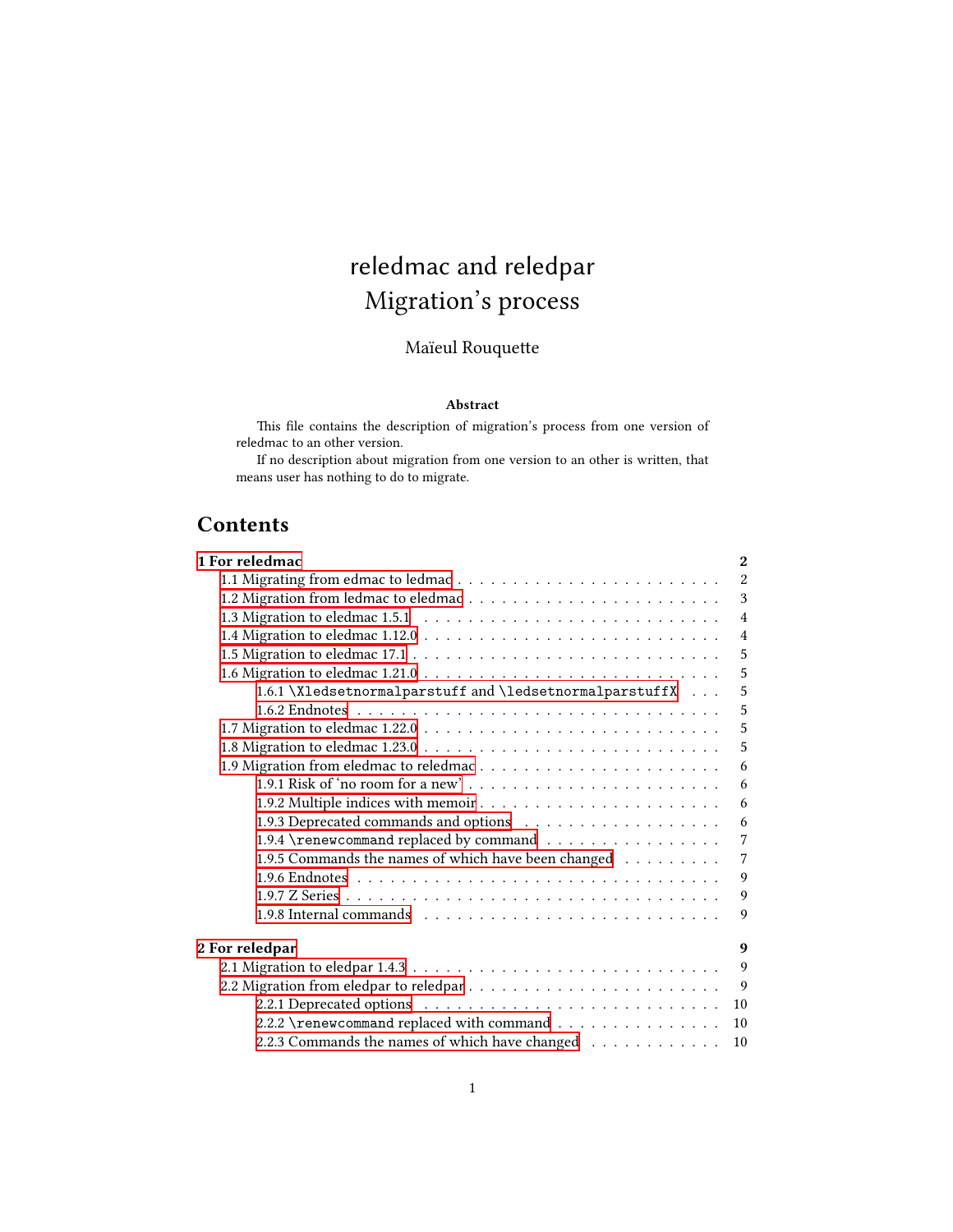### <span id="page-1-0"></span>**1 For reledmac**

#### <span id="page-1-1"></span>**1.1 Migrating from edmac to ledmac**

If you have never used edmac, ignore this section. If you have used edmac and are starting on a completely new document, ignore this section. Only read this section if you are converting an original edmac document to use ledmac.

The package still provides the original \text command, but it is (a) deprecated, and (b) its name has been changed<sup>[1](#page-1-2)</sup> to \critext; use the \edtext macro instead. However, if you do use  $\c{critext}$  (the new name for  $\text{text}}$ ), the following is a reminder.

Within numbered paragraphs, footnotes and endnotes are generated by forms of the \critext macro:

#### \critext{*⟨lemma⟩*}*⟨commands⟩*/

The *⟨lemma⟩* argument is the lemma in the main text: \critext both prints this as part of the text, and makes it available to the *⟨commands⟩* you specify to generate notes. The / at the end terminates the command; it is part of the macro's definition so that spaces after the macro will be treated as significant.

For example:

| I saw my friend \critext{Smith}<br>\Afootnote{Jones C, D.}/<br>on Tuesday. | 1 I saw my friend    |
|----------------------------------------------------------------------------|----------------------|
|                                                                            | 2 Smith on Tuesday.  |
|                                                                            | 2 Smith] Jones C, D. |

The lemma Smith is printed as part of this sentence in the text, and is also made available to the footnote that specifies a variant, Jones C, D. The footnote macro is supplied with the line number at which the lemma appears in the main text.

The *⟨lemma⟩* may contain further \critext commands. Nesting makes it possible to print an explanatory note on a long passage together with notes on variants for individual words within the passage. For example:

| \critext{I saw my friend                                                    | 1 I saw my friend                                                          |
|-----------------------------------------------------------------------------|----------------------------------------------------------------------------|
| \critext{Smith}{\Afootnote{Jones                                            | 2 Smith on Tuesday.                                                        |
| $C, D.$ $\}$ on Tuesday. $\}$<br>\Bfootnote{The date was<br>July 16, 1954.} | 2 Smith] Jones C, D.                                                       |
|                                                                             | $1-2$ I saw my friend<br>Smith on Tuesday.] The<br>date was July 16, 1954. |

However, \critext cannot handle overlapping but unnested notes—for example, one note covering lines 10–15, and another covering  $12-18$ ; a \critext that starts in the *⟨lemma⟩* argument of another \critext must end there, too. (The \lemma and \linenum commands may be used to generate overlapping notes if necessary.)

The second argument of the \critext macro,*⟨commands⟩*, is the same as the second argument to the \edtext macro.

It is possible to define aliases for \critext, which can be easier to type. You can make a single character substitute for \critext by saying this:

\catcode`\<=\active

<span id="page-1-2"></span><sup>&</sup>lt;sup>1</sup>A name like \text is likely to be defined by other  $\mathbb{E}$ T<sub>EX</sub> packages (it certainly is by the AMS packages) and it seems sensible to try and avoid clashes with other definitions.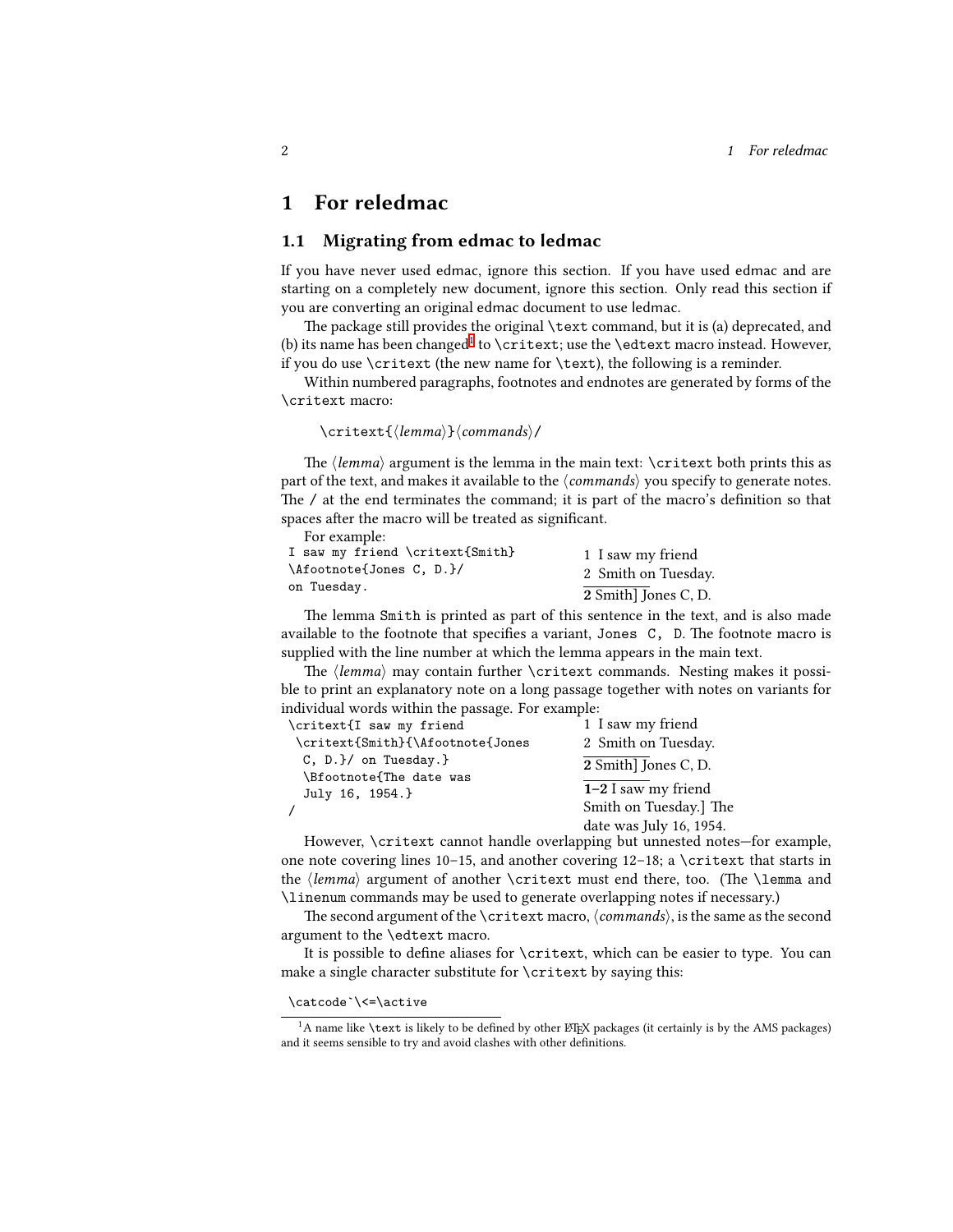\let<=\critext

Then you might say <{Smith}\variant{Jones}/. This of course destroys the ability to use < in any new macro definitions, so long as it remains in effect; hence it should be used with care.

Changing the character at the end of the command requires more work:

```
\catcode`\<=\active
\def\xtext#1#2>{\critext{#1}{#2}/}
\let<=\xtext
```
This allows you to say <{Smith}\Afootnote{Jones}>.

Aliases for \critext of the first kind shown here also can't be nested—that is, you can't use the alias in the text that forms the first argument to \critext. (See VI p. 97 to find out why.) Aliases of the second kind may be nested without any problem.

If you really have to use \critext in any of the tabular or array environments, then \edtext must not be used in the same environment. If you use \critext in one of these environments then you have to issue the declaration \usingcritext beforehand. The declaration \usingedtext must be issued to revert to the default assumption that \edtext will be used.

#### <span id="page-2-0"></span>**1.2 Migration from ledmac to eledmac**

In eledmac, some changes were made in the code to allow easy customization. This may cause problems for people who have already made their own. The next sections explain how to handle this.

If you have created your own series using \addfootins and \addfootinsX, you must use instead the \newseries command (see 5.5.1 p. 29), and remove any \Xfootnote command.

If you have customized the \XXXXXXfmt command, please check whether you can achieve the same by the commands documented for display options (6 p. 29) or \Xfootnote options (5.2.2 p. 23). Otherwise please add a new ticket on Github to re-quest a new function for doing this.<sup>[2](#page-2-1)</sup>

If for some reason you do not want to make the modifications to use the new functions of eledmac, you can continue using your own \XXXXXfmt command, but you must replace:

```
\renewcommand*{XXXXfmt}[3]
```
with

\renewcommandx\*{XXXXfmt}[4][4=Z]

<span id="page-2-1"></span><sup>2</sup><https://github.com/maieul/ledmac/issues>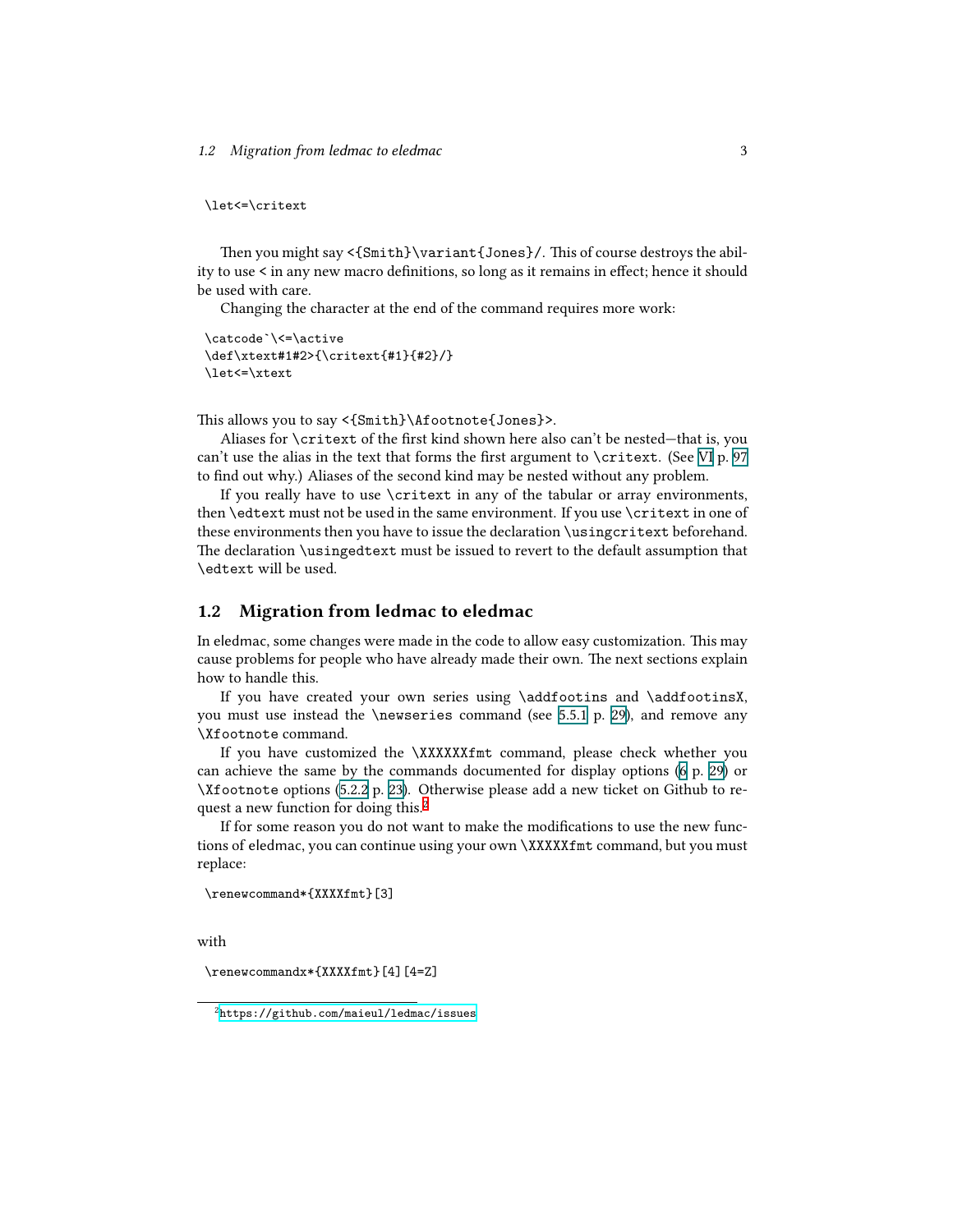If you do not make that, you will get a spurious [X], where X is series letter.

If you used a \protect command inside a \footnote command inside a numbered section, you must change the \protect to \noexpand. Otherwise the command after the \protect will be discarded.

#### <span id="page-3-0"></span>**1.3 Migration to eledmac 1.5.1**

The version 1.5.1 corrects a bug in stanzaindentsrepetition (cf. 8.3 p. 40). This bug had two consequences:

- 1. stanzaindentsrepetition did not work when its value was greater than 2.
- 2. stanzaindentsrepetition worked wrong when its value was equal to 2.

So, if you used stanzaindentsrepetition with a value equal to 2, you had to change your \setstanzaindents. Explanation:

```
\setcounter{stanzaindentsrepetition}{2}
\setstanzaindents{5,1,0}
```
This code, in versions prior to 1.5.1, made the first line have an indentation of 0, the second line of 1, the third verse of 0, the fourth verse of 1 and so forth.

But this code should have instead achieved quite the contrary: the first line would have an indentation of 1, the second line of 0, the third line of 1, the fourth line of 0 an so forth.

So version 1.5.1 corrected this bug. If you want to keep the former presentation, you must change:

```
\setcounter{stanzaindentsrepetition}{2}
\setstanzaindents{5,1,0}
```
to:

```
\setcounter{stanzaindentsrepetition}{2}
\setstanzaindents{5,0,1}
```
### <span id="page-3-1"></span>**1.4 Migration to eledmac 1.12.0**

The migration to eledmac 1.12.0 is easy:

- You must first delete all the auxiliary files, then compile your document three times as usual.
- If you have modified \l@reg, which is not advisable, you must rename it to \@nl@reg.

There is an additional problem. If you have put text into brackets just after \pstart or \pend, this text will be considered to be an optional argument of \pstart or \pend (see 4.2.3 p. 17). If so, add a \relax between \pstart/\pend and the first bracket.

The version 1.12.0 also introduce a better way to handle sectional divisions inside numbered text. Please read 14.2 p. 53.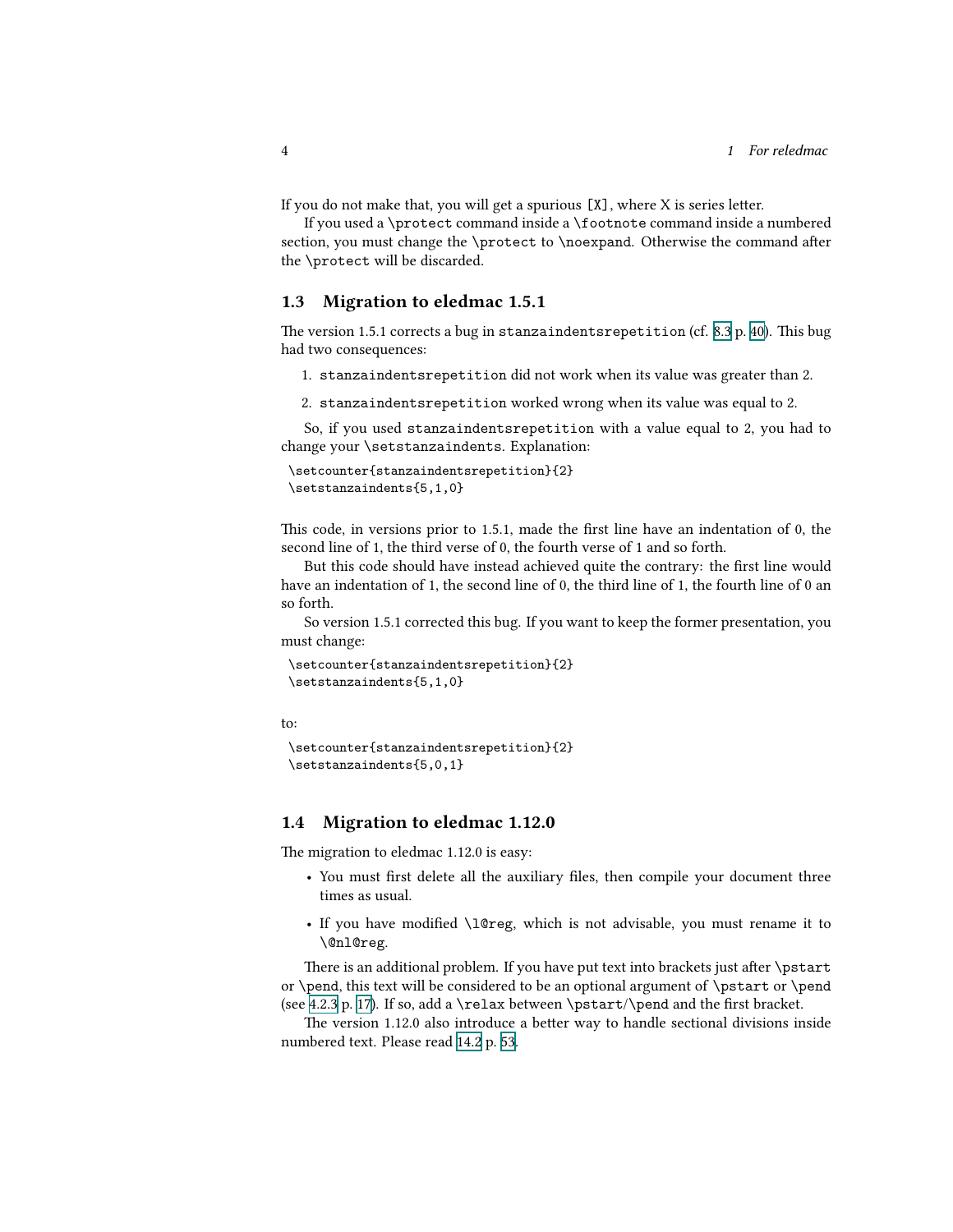#### <span id="page-4-0"></span>**1.5 Migration to eledmac 17.1**

This version changes the default setting of \Xpstart. Henceforth, pstart numbers will be printed in footnotes within the section of text where you have called \numberpstarttrue.

We do not see any reason to print them in the other sections. However, if you want to print the pstart numbers in all of the footnotes, whatever the section, without having to use \numberpstarttrue, you can use \Xpstarteverytime.

#### <span id="page-4-1"></span>**1.6 Migration to eledmac 1.21.0**

#### <span id="page-4-2"></span>**1.6.1 \Xledsetnormalparstuff and \ledsetnormalparstuffX**

The \ledsetnormalparstuff has been split into two different commands:

- \Xledsetnormalparstuff for critical notes;
- \ledsetnormalparstuffX for familiar notes.

Both commands can take an optional argument which is the series letter. If you have redefined \ledsetnormalparstuff or any of the commands which call them, you must change them accordingly.

#### <span id="page-4-3"></span>**1.6.2 Endnotes**

In any case, delete the .end file before the next run.

The previous version of Eledmac had a bug: there were two spaces between the starting page number and the starting line number, but only one space between the ending page number and the ending line number.

As a matter of fact, a spurious space was added after the first \printnpnum. This spurious space has been deleted. However, if you want to keep the previous spurious space, you may load the package with the oldprintnpnumspace option.

If you have redefined \endprint, you must:

- Contact us and ask for the feature that required your hack, in order to avoid such a hack in the future.
- Use the new fifth argument.
- Add \xdef\@currentseries{#4} at the beginning of your own command.

#### <span id="page-4-4"></span>**1.7 Migration to eledmac 1.22.0**

The \ledinnote command now takes a first optional argument, which is the label for the hyperreference. If you have redefined it, change your redefinition, and check whether you can avoid this redefinition by only redefining \ledinnotemark.

#### <span id="page-4-5"></span>**1.8 Migration to eledmac 1.23.0**

You must delete the numbered auxiliary files before compiling with the new version of eledmac.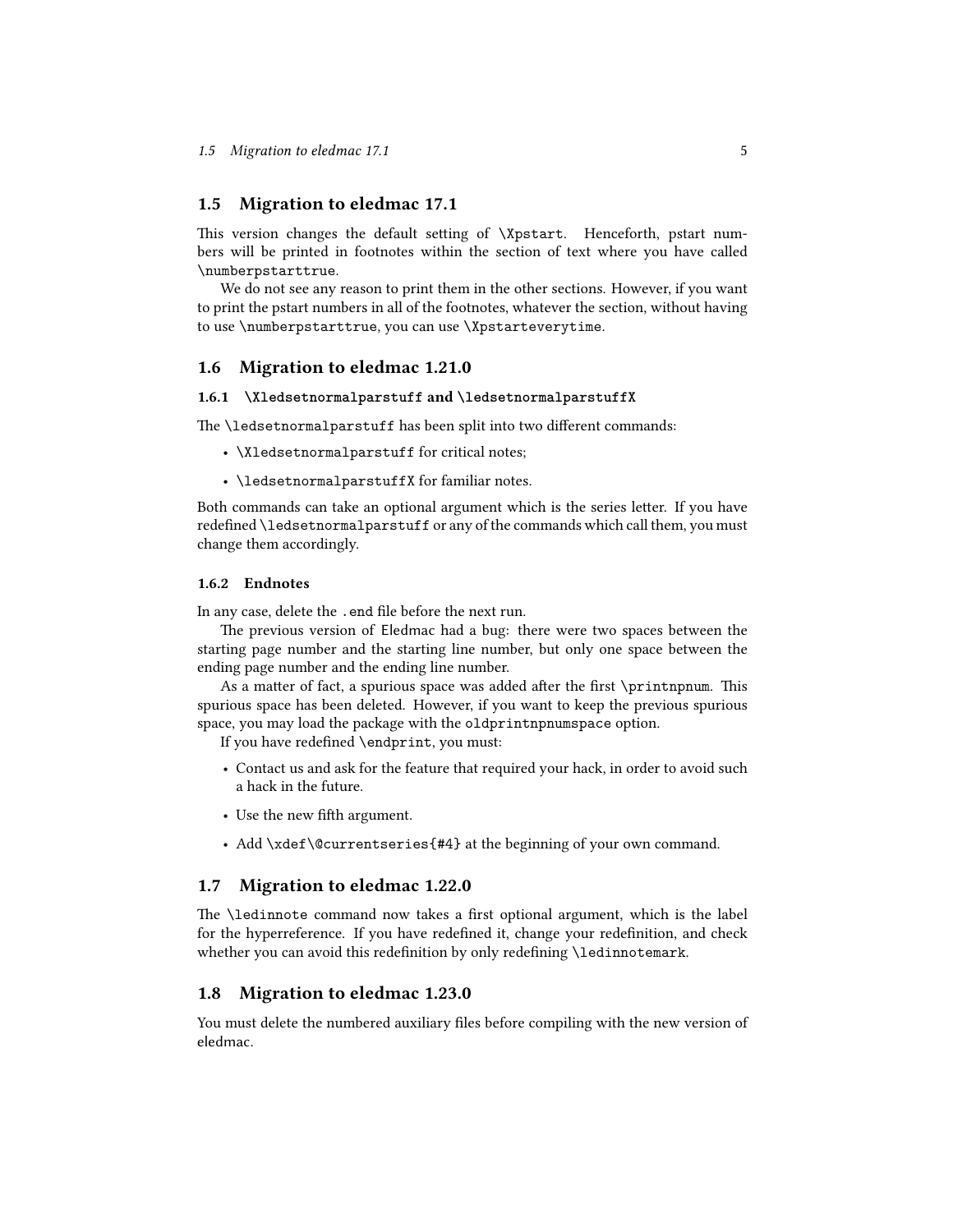### <span id="page-5-0"></span>**1.9 Migration from eledmac to reledmac**

There are many changes in reledmac which require the user to make modifications.

#### <span id="page-5-1"></span>**1.9.1 Risk of 'no room for a new'**

The risk to obtain a 'no room for a new something' error is greater in reledmac than it is in eledmac. See 17.2 p. 55 in order to know how to limit it.

#### <span id="page-5-2"></span>**1.9.2 Multiple indices with memoir**

Eledmac and ledmac used the specific indexing tools of the memoir class designed to produce multiple indices. However, eledmac could also use imakeidx or indextools tools independently of the memoir class. This system forced to maintain redundant code. Since reledmac, we use only the imakeidx or indextools tools.

Consequently: Users of memoirare invited to use indextool or imakeidx to produce multiple indices.

#### <span id="page-5-3"></span>**1.9.3 Deprecated commands and options**

The table of deprecated commands and their alternatives follows. Note that the way some commands must be used may have changed. Please read the handbook.

| Replaced with                 |
|-------------------------------|
| \newseries                    |
| \newseries                    |
| \edtext                       |
| \newverse                     |
| \Xafternote and \afternoteX   |
| \eledchapter                  |
| \eledsection                  |
| \Xledsetnormalparstuff<br>and |
| \ledsetnormalparstuffX        |
| \eledsubsection               |
| \eledsubsubsection            |
| Package option noeledsec      |
| Package option noendnotes     |
| \ledpb                        |
|                               |

The ledsecnolinenumber option has been removed, because it was related to deprecated commands.

The oldprintnpnumspace option has been removed too, because it was related to a historical bug. The \usingedtext and \usingcritext commands are also deprecated.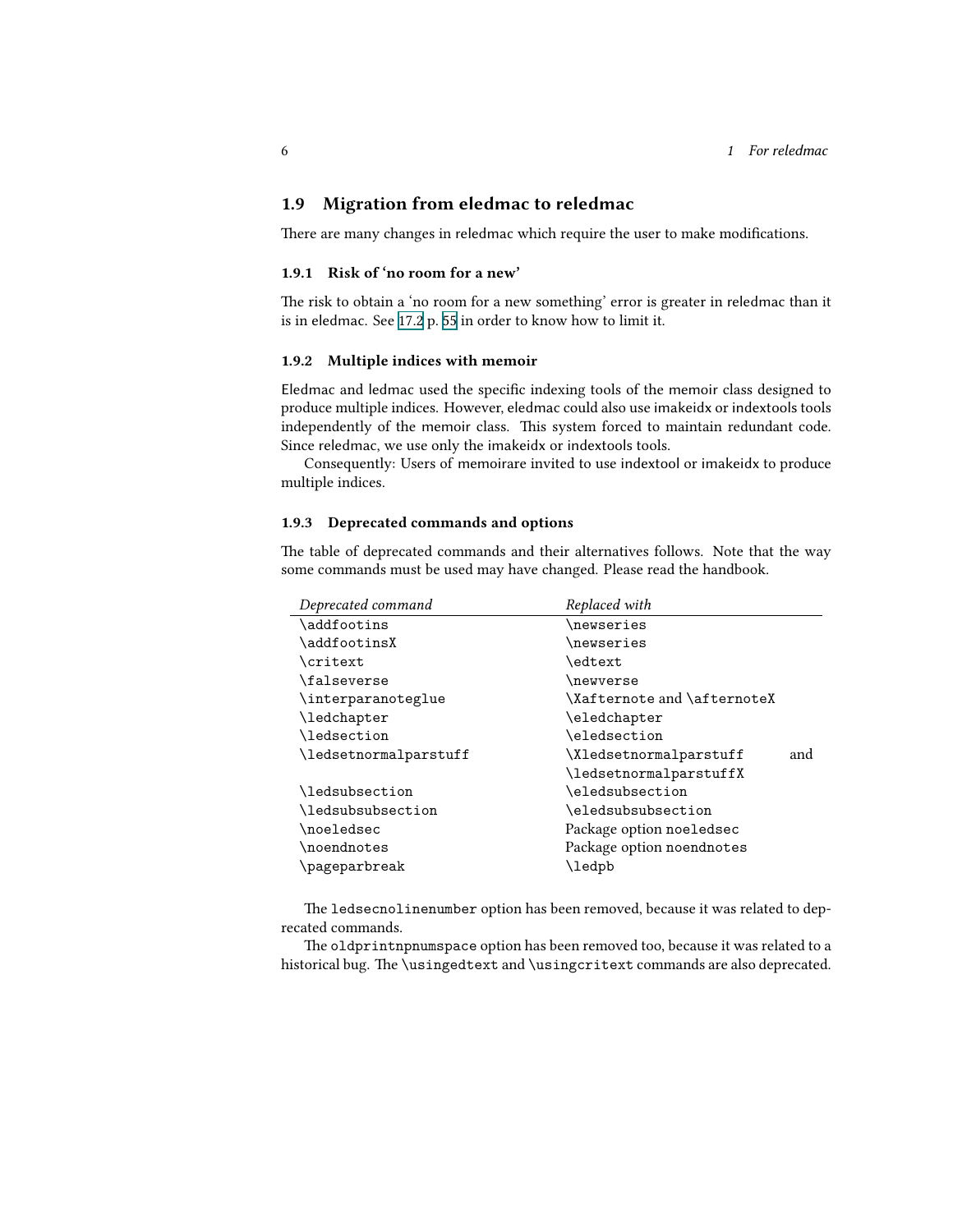#### <span id="page-6-0"></span>**1.9.4 \renewcommand replaced by command**

Many uses of \renewcommand have been replaced with uses of specific commands. Please read handbook about specific commands.

| Deprecated \renewcommand             | Replaced with                                        |
|--------------------------------------|------------------------------------------------------|
| \@led@extranofeet                    | \newseries                                           |
| \apprefprefixmore                    | \setapprefprefixmore                                 |
| \apprefprefixsingle                  | \setapprefprefixsingle                               |
| <i><u><b>Nendstanzaextra</b></u></i> | Optional argument of $\&$                            |
| \hangingsymbol                       | \sethangingsymbol                                    |
| \ledfootinsdim                       | \Xmaxhnotes and \maxhnotesX                          |
| \parafootftmsep                      | \Xparafootsep and \parafootsepX                      |
| \notenumfont                         | \Xnotenumfont, \Xendnotenumfont<br>and \notenumfontX |
| \notefontsetup                       | \Xnotefontsize,                                      |
|                                      | \Xendnotefontsize<br>and                             |
|                                      | \notefontsizeX                                       |
| \sidenotesep                         | \setsidenotsep                                       |
| \startstanzahook                     | Optional argument of \stanza                         |
| \symplinenum                         | \Xsymlinenum                                         |

#### <span id="page-6-1"></span>**1.9.5 Commands the names of which have been changed**

In order to help the migration from eledmac to reledmac, you may load reledmac with eledmac-compat option. However, it is advised not to, and to change the command names themselves instead. In many cases, you use only a few of them, except the \footparagraph command.

| Old command             | New command                 |
|-------------------------|-----------------------------|
| \footparagraph          | \Xarrangement               |
| \footnormal             | <i><b>\Xarrangement</b></i> |
| \foottwocol             | <i><b>\Xarrangement</b></i> |
| \footthreecol           | <i>Xarrangement</i>         |
| \footparagraphX         | $\arrangement X$            |
| \footnormalX            | \arrangementX               |
| \foottwocolX            | \arrangementX               |
| \footthreecolX          | $\arrangement X$            |
| \afterlemmaseparator    | \Xafterlemmaseparator       |
| <b>\afternote</b>       | \Xafternote and \afternoteX |
| \afternumberinfootnote  | \Xafternumber               |
| \afterXrule             | \Xafterrule                 |
| \afterXsymlinenum       | \Xaftersymlinenum           |
| \beforelemmaseparator   | \Xbeforelemmaseparator      |
| \beforenumberinfootnote | \Xbeforenumber              |
| \beforeXnotes           | \Xbeforenotes               |
| \beforeXsymlinenum      | \Xbeforesymlinenum          |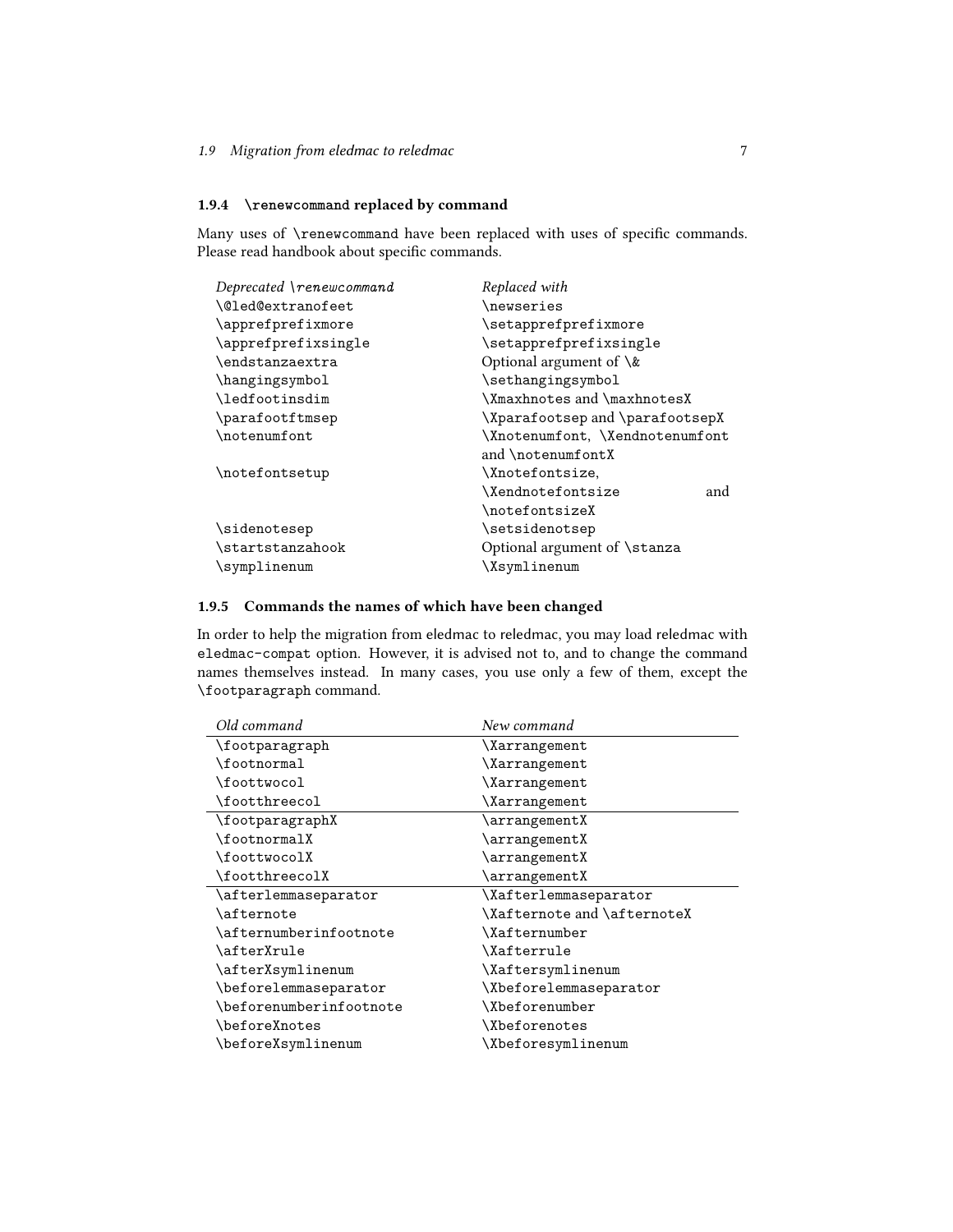8 *1 For* reledmac

| Old command                   | New command                     |
|-------------------------------|---------------------------------|
| \bhookXnote                   | <b>\Xbhookendnote</b>           |
| \bhookXnote                   | <b>\Xbooknote</b>               |
| \boxendlinenum                | \Xboxendlinenum                 |
| \boxlinenum                   | \Xboxlinenum                    |
| \boxlinenumalign              | \Xboxlinenumalign               |
| \boxstartlinenum              | \Xboxstartlinenum               |
| \boxsymlinenum                | \Xboxsymlinenum                 |
| \boxXendlinenum               | \Xendboxlinenum                 |
| \boxXendlinenumalign          | \Xendboxlinenumalign            |
| \boxXendstartlinenum          | \boxXendstartlinenum            |
| \letboxXendendlinenum         | \Xendletboxendlinenum           |
| \hsizetwocol                  | \Xhsizetwocol                   |
| \hsizethreecol                | \Xhsizethreecol                 |
| \inplaceoflemmaseparator      | \Xinplaceoflemmaseparator       |
| \inplaceofnumber              | \Xinplaceofnumber               |
| \lemmaseparator               | \Xlemmaseparator                |
| \maxhXnotes                   | <b>\Xmaxhnotes</b>              |
| \morethantwolines             | \Xmorethantwolines              |
| \nonumberinfootnote           | \Xnonumber                      |
| \notesXwidthliketwocolumns    | \noteswidthliketwocolumnsX      |
| \noXlemmaseparator            | \Xnolemmaseparator              |
| \numberonlyfirstinline        | \Xnumberonlyfirstinline         |
| \numberonlyfirstintwolines    | \Xnumberonlyfirstintwolines     |
| \nonbreakableafternumber      | \Xnonbreakableafternumber       |
| \onlyXpstart                  | \Xonlypstart                    |
| \parafootsep                  | \Xparafootsep and \parafootsepX |
| \pstartinfootnote             | \Xpstart                        |
| \pstartinfootnoteeverytime    | <i><b>\Xpstarteverytime</b></i> |
| \symlinenum                   | \Xsymlinenum                    |
| \twolines                     | <b>\Xtwolines</b>               |
| \twolinesbutnotmore           | \Xtwolinesbutnotmore            |
| \twolinesonlyinsamepage       | \Xtwolinesonlyinsamepage        |
| \txtbeforeXnotes              | <i><b>\Xtxtbeforenotes</b></i>  |
| \XendXafterlemmaseparator     | \Xendafterlemmaseparator        |
| \XendXbeforelemmaseparator    | \Xendbeforelemmaseparator       |
| \XendXinplaceoflemmaseparator | \Xendinplaceoflemmaseparator    |
| \XendXlemmaseparator          | \Xendlemmaseparator             |
| \XendXmorethantwolines        | \Xendmorethantwolines           |
| \XendXtwolines                | <i><b>\Xendtwolines</b></i>     |
| \Xnonumberinfootnote          | \Xnonumber                      |
| <b>\lineref</b>               | $\delta$                        |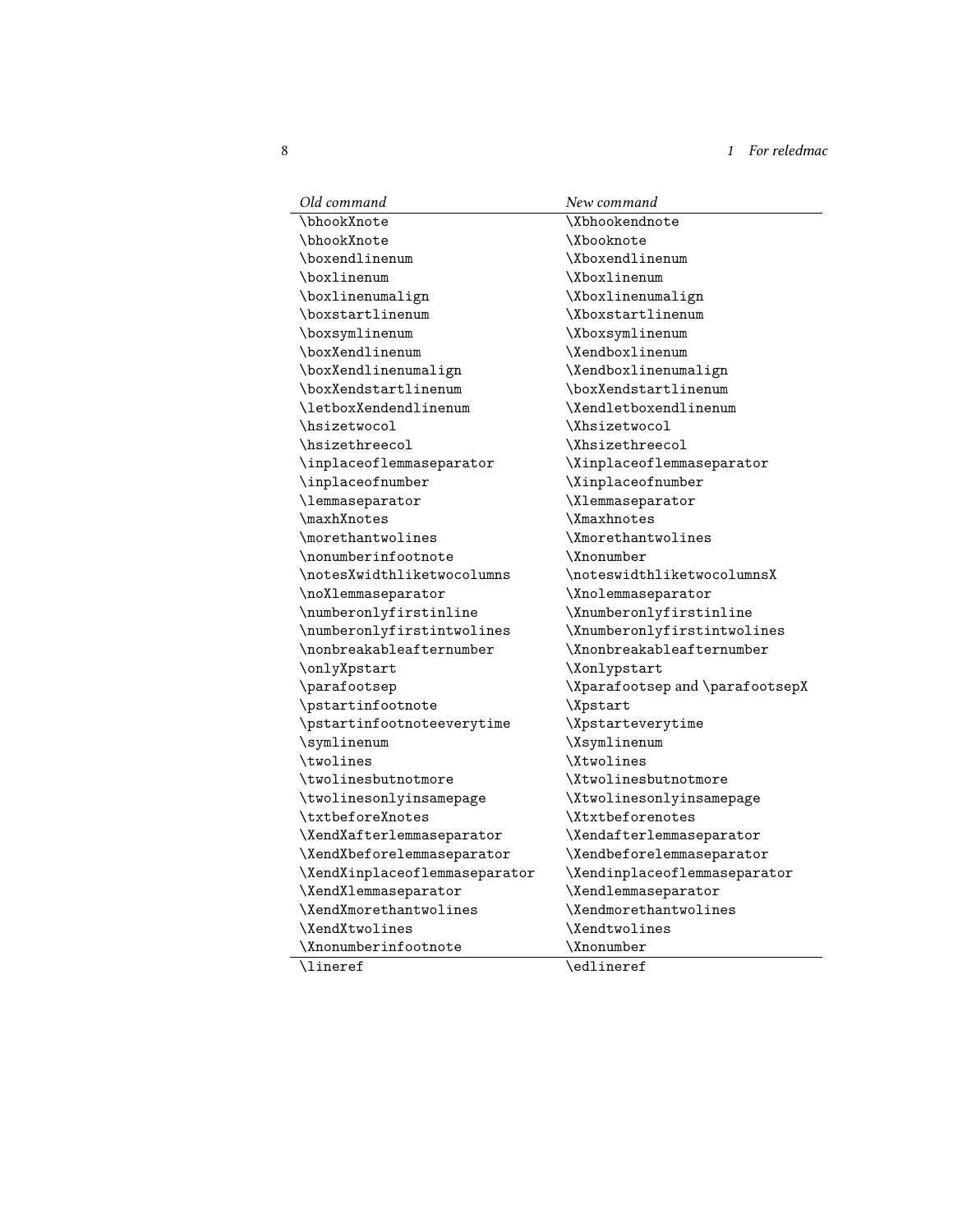#### <span id="page-8-0"></span>**1.9.6 Endnotes**

With reledmac, there is now one auxiliary file for every endnotes set (.Aend, .Bend, .Cend etc.). If you have overriden \doendnotes (which you would not have done) you must adapt your code.

#### <span id="page-8-1"></span>**1.9.7 Z Series**

The 'Z' series of notes has been removed. Only five series are provided now by default: A, B, C, D, E.

#### <span id="page-8-2"></span>**1.9.8 Internal commands**

Users who have overriden internal commands, which is wrong, must adapt according to the following. Or better, they should not override any of such commands and use reledmac options instead.

- If you have modified \Xfootfmt, note that the fourth argument is now mandatory.
- \unvxh has been replaced with \Xunvxh and \unvxhX with two mandatory arguments.

## <span id="page-8-3"></span>**2 For reledpar**

#### <span id="page-8-4"></span>**2.1 Migration to eledpar 1.4.3**

Version 1.4.3 corrects a bug added in version 0.12, which made hanging verse always flush right, despite the value of the first element in the \setstanzaindents command.

However, if you want to return to automatic flushright margins for verses with hanging indents, you have to redefine the \hangingsymbol command.

\renewcommand{\hangingsymbol}{\protect\hfill}

See the following two examples:

With standard \hangingsymbol:

A very long verse should sometimes be hanging. The position of the hanging verse is fixed.

With the modification of the hangingsymbol:

A very long verse should sometimes be hanging. And we can see that a hanging verse is flush right.

#### <span id="page-8-5"></span>**2.2 Migration from eledpar to reledpar**

As for migration from eledmac to reledmac:

• One option has been removed because it is deprecated.